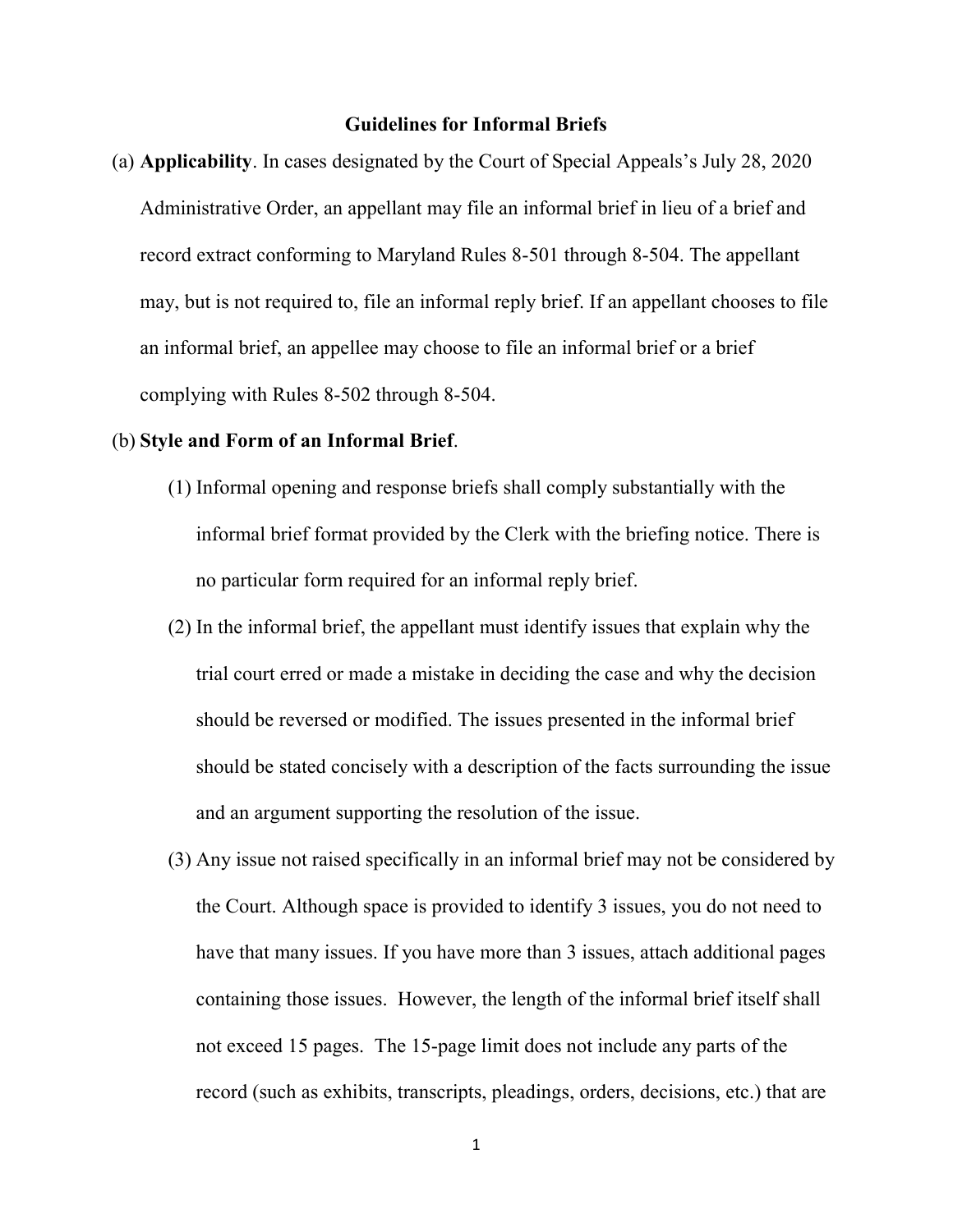attached to the brief. The length of an informal reply brief shall not exceed 5 pages in length.

- (4) Fill out the informal brief by responding to each question.
- (5) The pages of the informal brief must be numbered consecutively.
- (6) An informal brief may be typewritten or handwritten as long as the writing is legible.
- (7) While the parties may cite authorities (case law, statutes, regulations, etc.) in support of their arguments, they are not required to do so.
- (8) A party filing an informal brief may attach and refer to relevant documents that are contained in the record, such as exhibits, transcripts, pleadings, orders, decisions, etc.
- (c) **Time for Filing**. The appellant's informal brief is due 40 days after the Clerk sends notice of the receipt of the record. Rule 8-412(c). The due date for the appellant's brief will be stated in the notice. The appellee's brief is due 30 days after the filing of the appellant's brief. A request for extension of time must be filed at least five days before the due date to permit the Court to have time to decide whether to grant the extension.
- (d) **Copies and Service**. Two copies of an informal brief must be filed with the Clerk by the due date. The Clerk's address is:

Clerk, Court of Special Appeals 361 Rowe Blvd. Annapolis, MD 21401